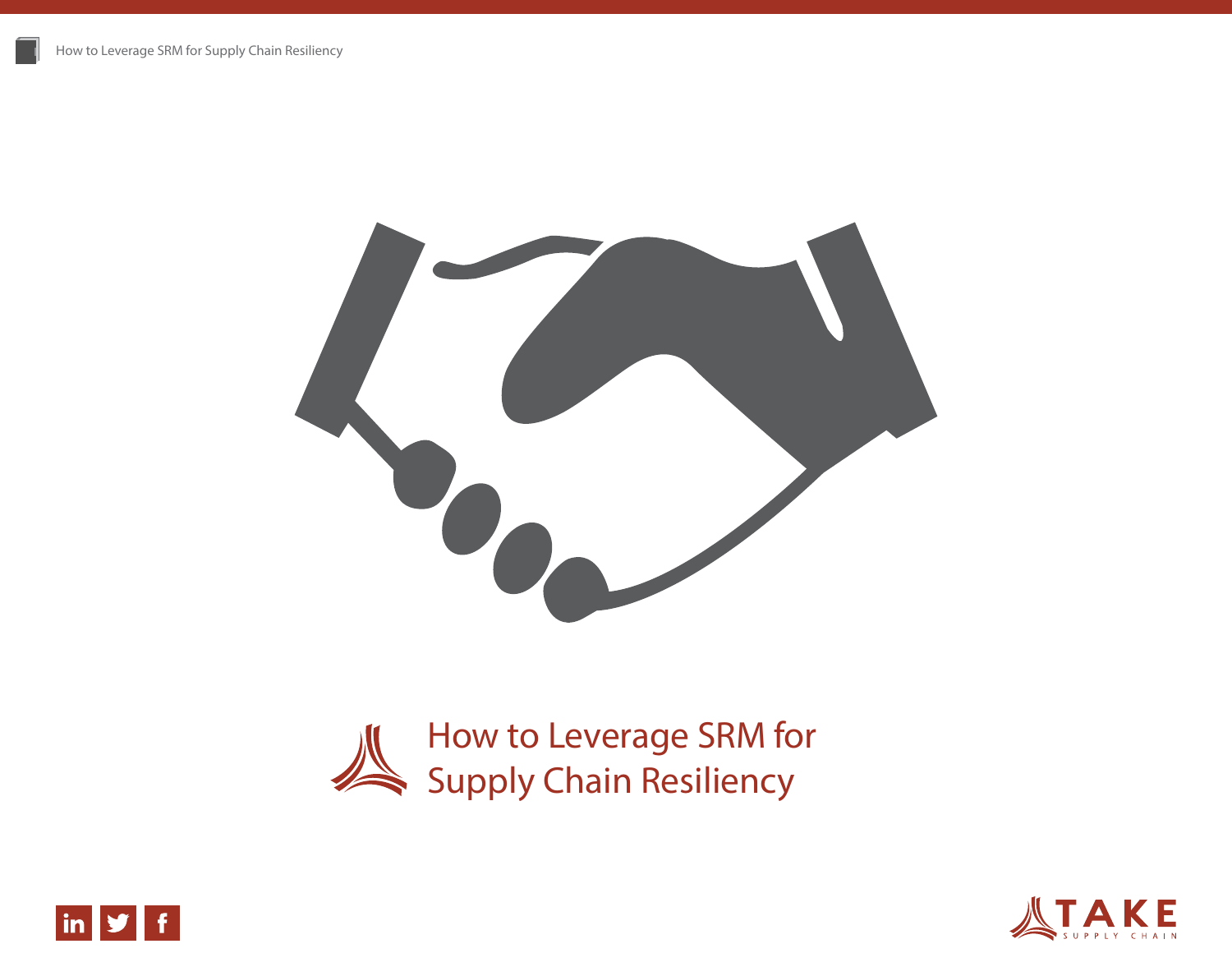# **Contents**

|                                                                                                                      | $\blacksquare$ Introduction                 |   |
|----------------------------------------------------------------------------------------------------------------------|---------------------------------------------|---|
|                                                                                                                      | <b>EXAMPLE CONTROLLEY KNOW Your Network</b> |   |
| <b>The Contract of Street</b>                                                                                        | <b>Map Criteria to the Right SRM Tool</b>   | 5 |
|                                                                                                                      | Go Further: Define Processes for Resiliency | 6 |
| <b>In the case of the case of the case of the case of the case of the case of the case of the case of the case o</b> | <b>Execute Consistently for Success</b>     |   |



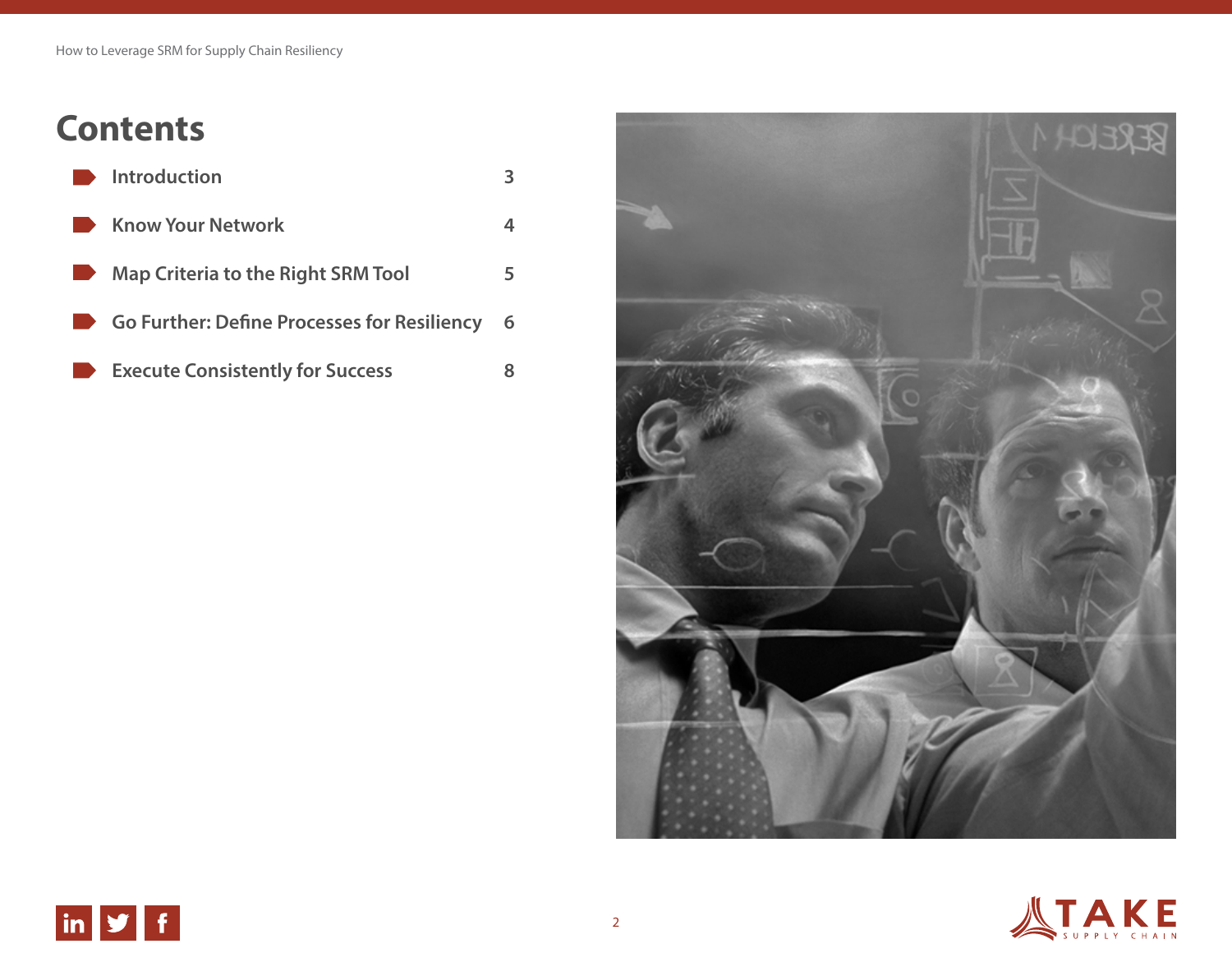## **Introduction**

Simply stated, supplier relationship management (SRM) is a comprehensive approach to managing your organization's interactions with its vendors. Historically, SRM's main goals have been to streamline the B2B technology and processes used for Procure-to-Pay (P2P) transactions in order to maximize quality and profit while lowering production and distribution costs. SRM has also proved instrumental in enforcing regulatory compliance and using data analytics tools to effectively rate supplier performance with:

- scorecards tools that deliver supplier performance data in reports or dashboards, or
- key performance indicators (KPIs) measurements of supplier performance as numeric or percentage values.

Although these aspects of SRM are critical for success, the "relationship" part of SRM has often been at best managerial and at worst mutually adversarial, and it would be more accurate to describe the process as "supplier management." This approach worked well enough in the past for many organizations, but not without its costs in the form of excessive inventory, short-term vendor relationships, negative brand reputation with suppliers,<sup>1</sup> and an inability to take advantage of discounts, to name a few.

However, today's economy presents new concerns that must be deftly and efficiently navigated in order to gain competitive advantage, including:

- complex global supply chains, with suppliers in varying degrees of compliance, performance, volume, size, and technical capability
- increased demand volatility
- unpredictability from suppliers, the economy, or the environment
- increased technology and the "networked economy"

Modern SRM requires a strategic approach to partnering with suppliers to achieve common goals of competitive advantage. This ebook provides three key strategic approaches to build and maintain a lasting SRM practice that hinges on the right combination of tools and business processes:

- 1. Assess the size and scope of your supply network by categorizing your suppliers.
- 2. Select an SRM tool that has the capabilities to evaluate suppliers based on the KPIs you require and retain accurate supplier records and policy agreements.
- 3. Build processes and leverage relationships to make your SRM program a cornerstone of resilience.





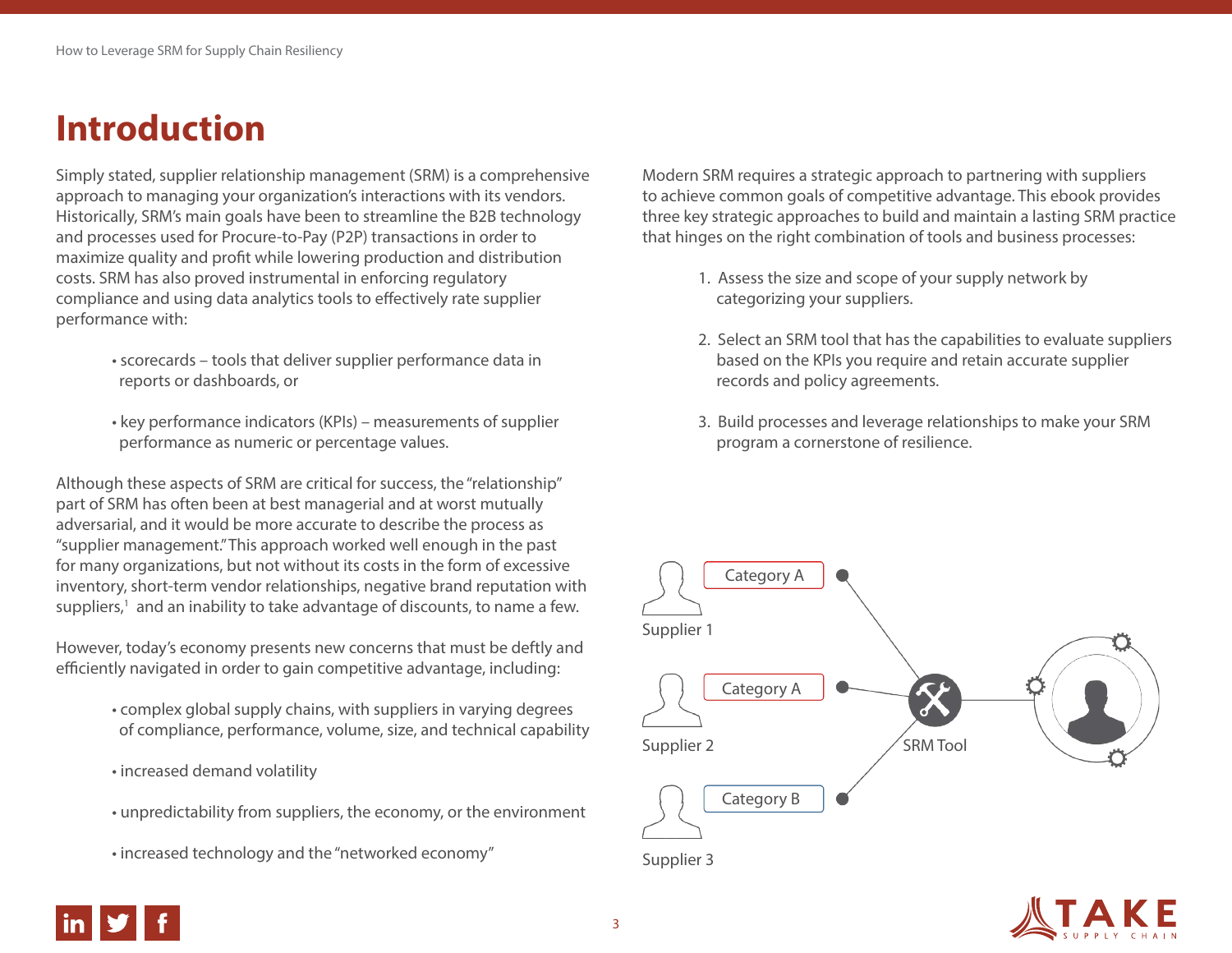## **Know Your Network**

The importance of deep knowledge of your supplier network cannot be overstated. Thus, the first critical strategy to developing an effective SRM system is to list and categorize all of your suppliers. Suggested categories include:2

> • **Strategic** suppliers are key to your organization's ability to be successful and competitive. It is critical to manage strategic suppliers more closely than others for this reason, if you do not do this already. Your SRM effectiveness will depend on carefully working with strategic suppliers to ensure they can meet the performance and quality metrics you require.

 As you build your list and categorize your suppliers, keep in mind that truly strategic suppliers are those that you would have difficulty functioning without, which should help keep the list in this category limited to a relatively small number.

- **Tactical** suppliers comprise a significant amount of your business, but have less overall impact on your organization's successful product delivery. Although you will not need to manage tactical suppliers as closely as strategic suppliers, it is important to ensure they are regularly monitored for quality improvement.
- **Operational** suppliers have less importance than tactical or strategic suppliers, and can be managed less strictly.
- **Commodity** suppliers have the lowest value to your organization and are also typically easily replaced. You may have strategically engaged multiple commodity suppliers that provide the same material or service so that you can use them interchangeably based on their ability to deliver to your demand requirements.

The table below provides some general criteria to help you determine which of your suppliers belong in each category:3

| For each supplier, determine:                                                                                                                            | <b>Result:</b>                                                                                                                                                                                                                                                                                                                                                                                                                                                                                |
|----------------------------------------------------------------------------------------------------------------------------------------------------------|-----------------------------------------------------------------------------------------------------------------------------------------------------------------------------------------------------------------------------------------------------------------------------------------------------------------------------------------------------------------------------------------------------------------------------------------------------------------------------------------------|
| How much you spend and the volume<br>of goods you order on a monthly or<br>annual basis                                                                  | High volume / spend: Strategic or<br><b>Tactical</b><br>Mid-volume / spend: Operational or<br><b>Commodity</b><br>Low volume / spend: Commodity                                                                                                                                                                                                                                                                                                                                               |
| Whether your organization would<br>have difficulty functioning without this<br>supplier                                                                  | If yes, then this is most likely a<br><b>Strategic supplier, possibly Tactical</b>                                                                                                                                                                                                                                                                                                                                                                                                            |
| If multiple suppliers provide the same<br>products or materials as this supplier                                                                         | If yes, then this is most likely a<br><b>Commodity supplier</b>                                                                                                                                                                                                                                                                                                                                                                                                                               |
| The region in which the supplier is<br>located. Is the supplier a subsidiary of<br>another important supplier? Is that<br>company in a strategic region? | Suppliers in the most strategic<br>regions could be Strategic, Tactical,<br>or Operational. Duplicated or<br>easily replaced suppliers are likely<br><b>Commodity or Operational.</b>                                                                                                                                                                                                                                                                                                         |
| Operational, environmental, financial,<br>and regulatory risk metrics                                                                                    | Greater potential supplier risks<br>necessitate closer performance<br>monitoring, which could influence<br>your categorization. For example, a<br>supplier that would otherwise fall<br>in the mid-range, or Operational,<br>categories for volume and spend<br>may need to be classed as a Tactical<br>supplier if their products must comply<br>with strict regulatory requirements, or<br>if the company is located in a region<br>susceptible to environmental or<br>political upheavals. |
| The suppliers for your suppliers and<br>their general levels of risk                                                                                     | Higher levels of risk, including<br>sourcing unpredictability, in the<br>suppliers to your supplier may impact<br>categorization if it means you will<br>need to monitor that company more<br>closely for performance, quality, and/or<br>fulfillment.                                                                                                                                                                                                                                        |



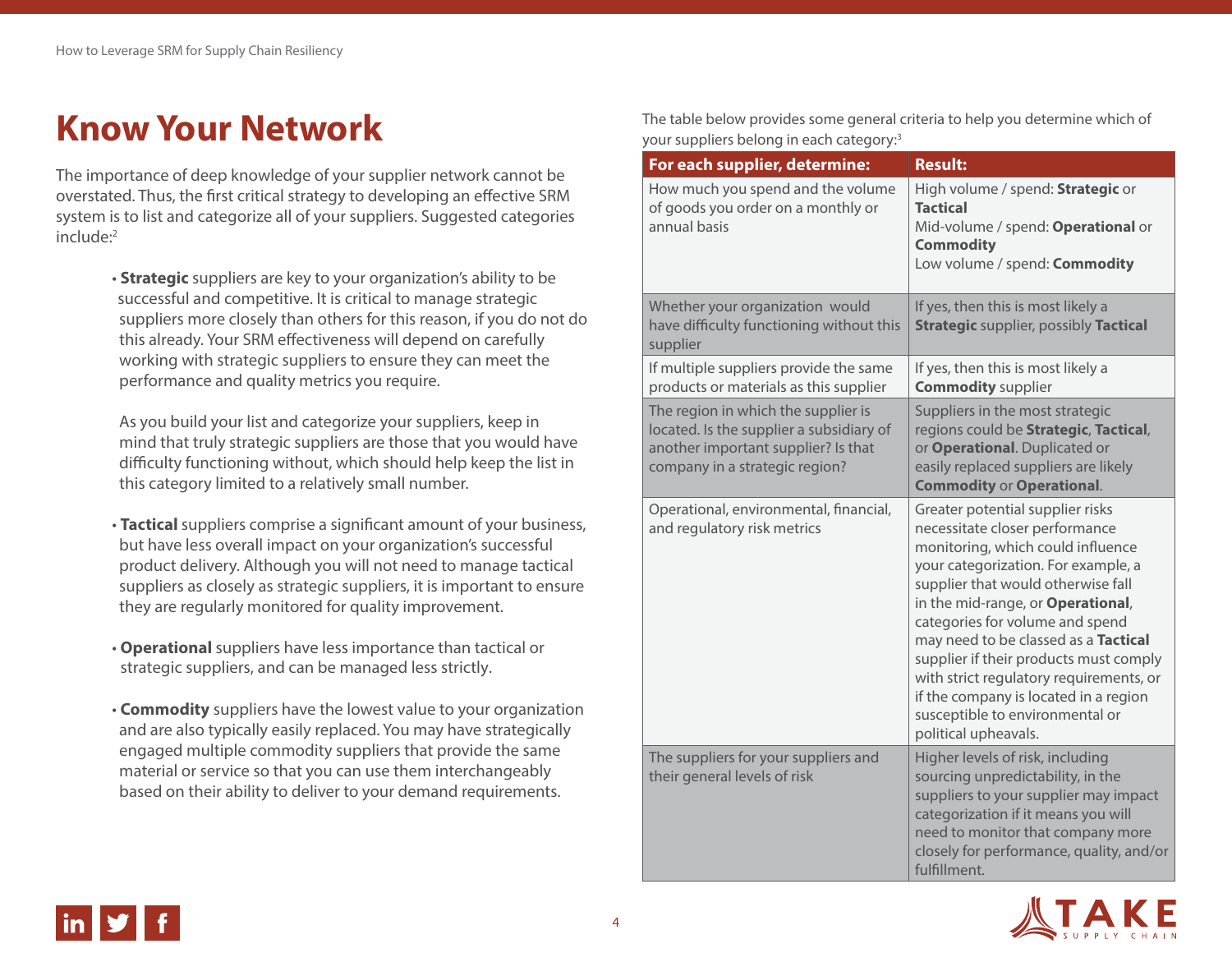## **Map Criteria to the Right SRM Tool**



Now that you have divided your suppliers into meaningful categories based on their value, importance, potential risk, and impact, the next step is to define the criteria you will need to manage your suppliers. This will help you know what to look for in an SRM software tool.

In addition to the key criteria discussed below, you will be looking for a tool that can successfully integrate with your suppliers' disparate systems. There are a few possible approaches to this, including the use of:

- web-based (cloud) portals that allow your suppliers to log on and securely submit credentials/certificates as well as inventory and shipment data
- EDIs to transmit real-time data
- a tool that serves as an integration layer between your systems, so that your organization can collaborate with suppliers with mutual visibility into inventory, order, and payment status

For more information about supplier onboarding and integration software selection, please see *[From Chaos to Control: Streamline Supplier](http://takesupplychain.com/2013/10/chaos-control-streamline-supplier-management-cloud-portals/)  [Management with Cloud Portals.](http://takesupplychain.com/2013/10/chaos-control-streamline-supplier-management-cloud-portals/)*

### *KPIs*

An ideal SRM software solution will be configurable so you can input the exact key performance indicators (KPIs) you want to measure for each supplier. Look for a tool that can automate reporting on these measurements, by setting up automated email notifications that help you manage by exception (MBE) to take action when a supplier is underperforming in an agreed-upon area such as on-time deliveries or fulfillment commitments.

#### *Supplier scorecards/analytic dashboard reporting tools*

Good Business Intelligence (BI) analytics tools are becoming a requirement for supply chain organizations to remain competitive. Look for the abilities to create custom reports for your suppliers on demand, compare them side-by-side, and rate them using dashboard tools that can score each supplier based on how they performed against their custom KPIs.

#### *Terms & Conditions / Regulatory Compliance*

One of the most important tools now available in SRM solutions is digital contract management – including terms, conditions, and regulatory compliance certifications – where all agreements with your suppliers are formalized and stored in a centralized repository.<sup>4</sup> This functionality helps you better manage your supplier partnerships with the abilities to mutually alter agreements quickly and transparently, to measure the success of the relationship, and identify areas of improvement.

#### *Dynamic discounting for early payments to suppliers*

Successful supplier relationships involve strategic negotiation on payment terms. Look for a tool that provides flexibility in payment options and workflow to allow for customizations such as invoice tolerances, and provides a mechanism to maximize working capital by taking advantage of dynamic discounting for early payments to suppliers. You will also want to benefit from greater control and visibility into your payables maturity and invoice status.



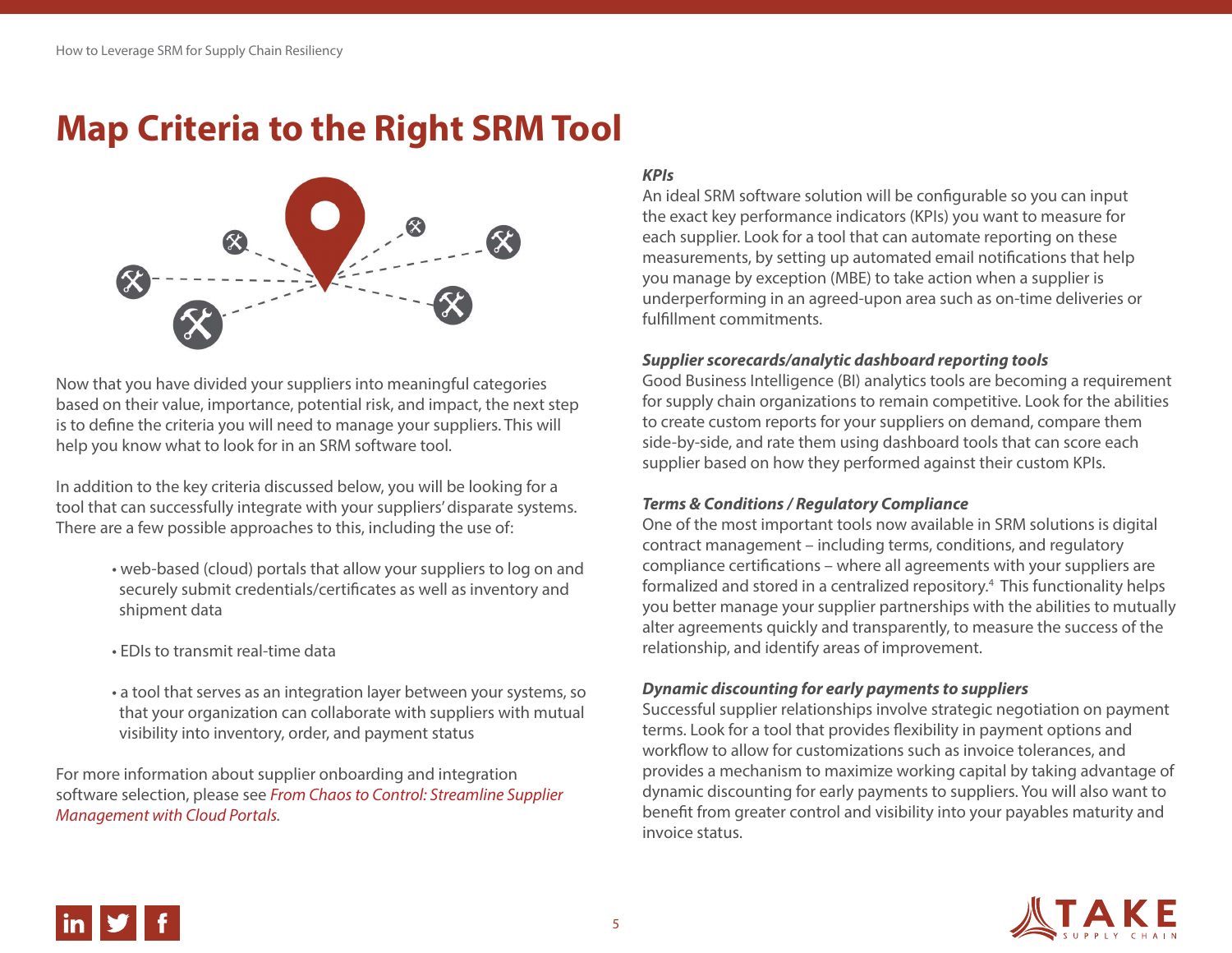## **Go Further: Define Processes for Resiliency**

Resilient organizations not only practice good risk management of their suppliers and products, they also gain advantage to bounce back from unforeseen risks by implementing *as standard practices* solutions that do more than just protect the organization: these strategies give them competitive advantage in difficult times. Consider how you might implement some of the following practices in your organization to better manage your supplier relationships and position your company for success in uncertain climates.

### *Institute business practices that will maintain your brand integrity and give you a competitive edge.*

What these practices will be depends entirely on the nature of your industry and products, but one place to look is an area where your competitors tend to cut corners to achieve short-term cost savings, or execute based on a "nothing bad will happen" mentality.

Here's a recent, instructive example of a company that did this: Earlier this year, many food companies and grocers in the UK and Ireland suffered recalls and negative publicity in the wake of the discovery of horsemeat contamination in beef products. This contamination was the result of companies not enforcing strict regulatory compliance in an environment of lax food inspections. However, the Sainsbury's supermarket chain, which was unaffected by this scandal, is currently basking in increased sales due to policies instituted a decade ago which included DNA testing and only buying British beef.<sup>5</sup>

#### *Think "out of the box" to research suppliers for risk management.*

The previous idea focused on honing internal practices within your control to maintain brand integrity and a positive reputation with your customers. Another useful strategy is to consider how your suppliers' practices could adversely affect your brand in ways that might not be detected by technology or internal practices. For example, there is a huge push to increase supplier audits in emerging economies, Asia, and the Middle East



due to concerns around child, slave, and other unethical labor practices that have negatively impacted the brands of their American and European customers.

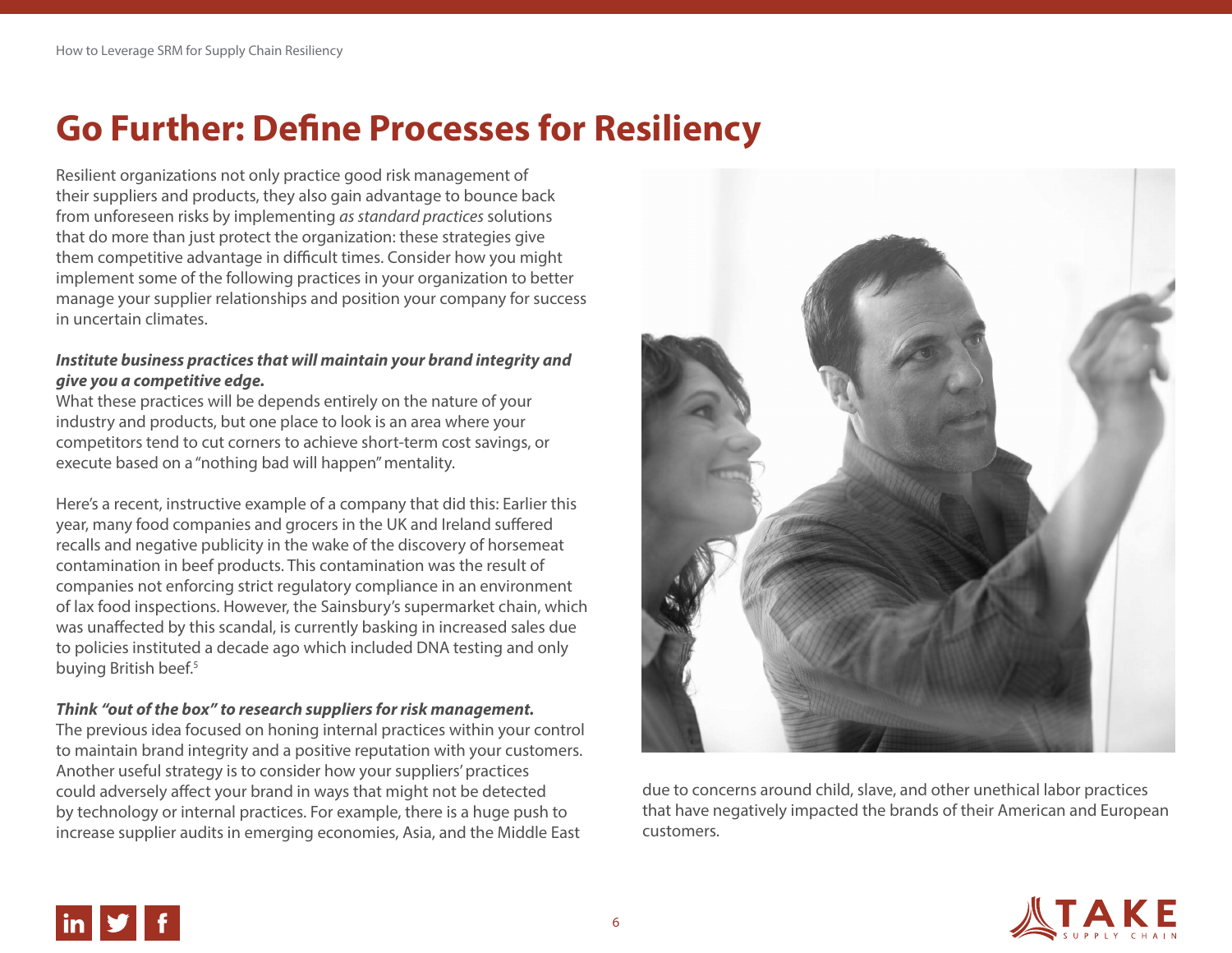### **Go Further: Define Processes for Resiliency**



In addition to powerful software tools that provide data about current conditions, build your own predictive risk management approaches, which could include any or a combination of the following:<sup>6</sup>

> • Do your own internet research to gain supplier data from press reports, trade shows, advertising, business publications, public financial reports, and web sites.

- Purchase market intelligence from commercial research analyst firms.
- Monitor social media platforms including Google+, LinkedIn, Twitter and Facebook. Follow their company pages to stay current on their latest news, and view customer interactions. This is one of the best ways to get a "feel" for the company and also become aware of potential brand reputation risks.
- Leverage informal networks and personal relationships with colleagues and others outside your organization to gain information about your suppliers.

#### *Leverage collaboration to build and nurture relationships with your suppliers.*

Excellent supplier management involves building relationships with your suppliers that will positively impact the success of both businesses. The goal is not to simply try to negotiate the best price (although you should always get competitive bids) – it is to collaborate to agree on contract and performance terms that will prove mutually beneficial.

One strategy for building and strengthening this relationship is to leverage your collaboration software tools to provide increased visibility to suppliers in the form of forecasts or other changes that will affect their business with you. They will be better able to meet your needs and it will instill trust and goodwill. If, in the case, of strategic suppliers, they are invited to give input on strategies involving their products, the outcome is more likely to be successful for both of you.7

Strong, nurtured relationships with your strategic suppliers will make it more likely to continue operations in the face of catastrophic disruptions in the chain.



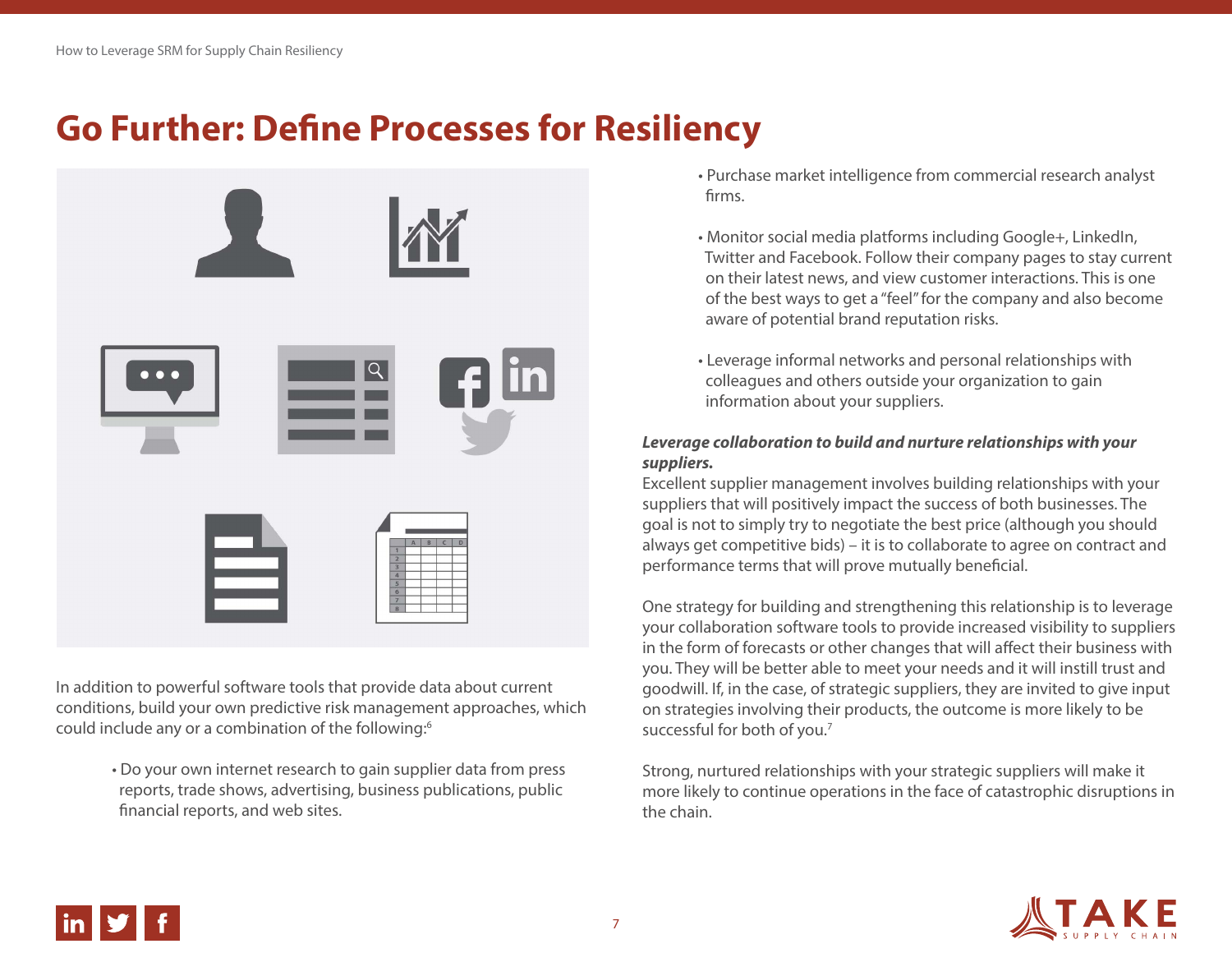## **Execute Consistently for Success**

Optimizing the process for working with a diverse network of suppliers is one of the most difficult challenges facing many manufacturers today, as networks are increasingly global and demand is more volatile. On top of this, supplier fraud is rising sharply, according to the 2013 Kroll Global Fraud Report, which found that 20% of companies experienced some type of procurement-related fraud in the past 12 months, up 8% from the previous year.<sup>8</sup> Of the firms that were victims of procurement fraud, one-third experienced vendor or supplier wrongdoing. One of the risks, therefore, in expanding globally and increasing the use of outsourced vendors is the exposure to fraud and corruption from some of the riskier overseas markets.

All of these factors underscore the importance of building a comprehensive SRM system that includes a software tool to streamline processes such as onboarding, terms and conditions compliance, KPI measurement, and analytic reports of supplier performance - as well as the human-powered strategies of relationship-building and intelligence gathering from other sources.

The bottom line is that one key to remaining a successful organization in turbulent times is to create systems and business processes that not only lower costs while delivering higher quality products, but also take vendor relationships to much higher, strategic levels. By implementing SRM tools and strategies combined with collaborative capabilities, supply networks can achieve better forecasting, faster fulfillment, increased regulatory compliance, higher customer satisfaction and, ultimately, less tension between organizations and their suppliers when they have achieved a win-win relationship.





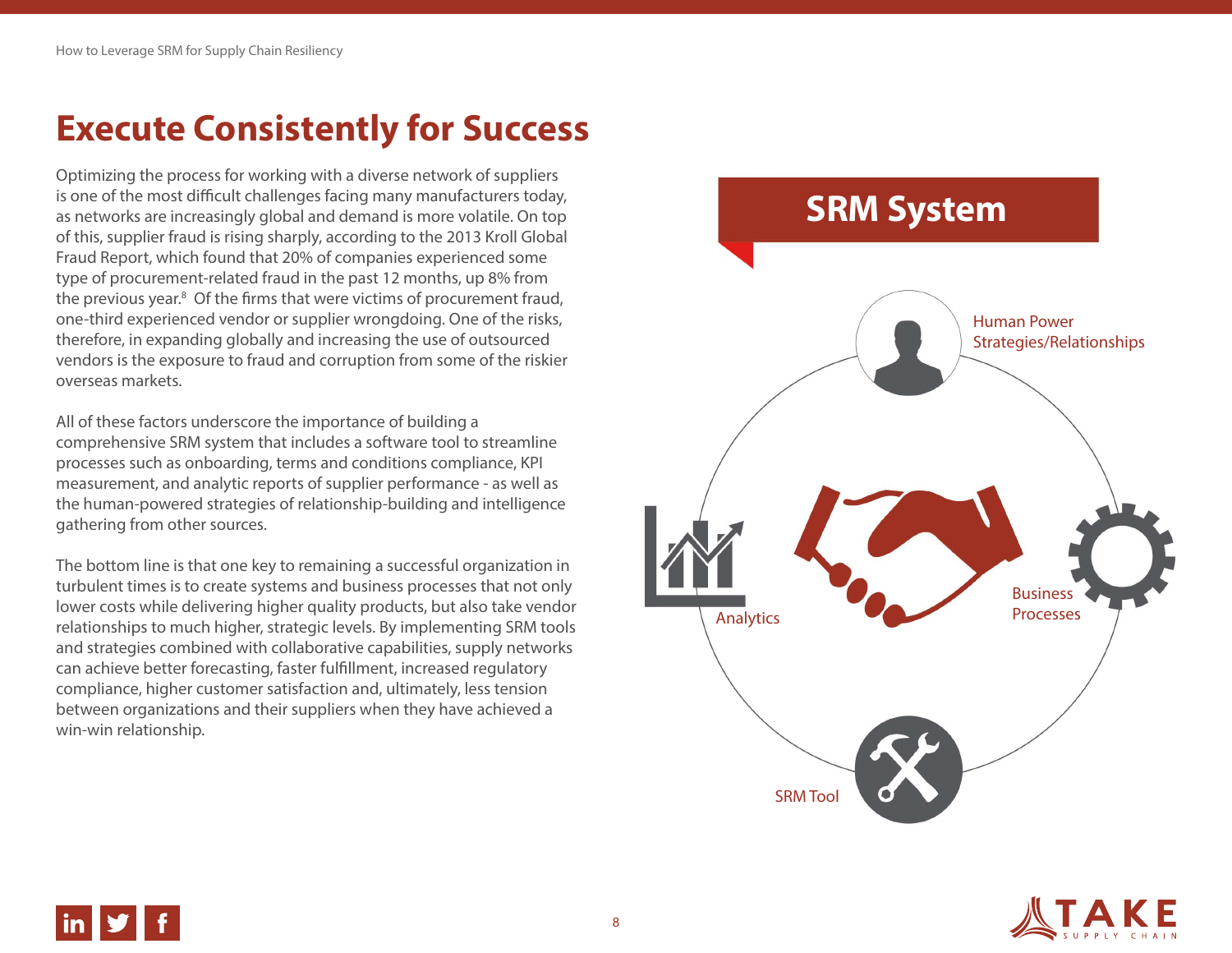### **Endnotes**

<sup>1</sup>Global KnowledgeTraining LLC. "Supplier Management: Five Simple Things Your Organization Can Do To Improve Supplier Performance," 2013. <sup>2</sup>Global KnowledgeTraining LLC. "Supplier Management: Five Simple Things Your Organization Can Do To Improve Supplier Performance," 2013. 3 Hingorani, Naresh, "Building a supplier risk management strategy through spend management," SearchManufacturingERP.com, June 22, 2009. http://searchmanufacturingerp.techtarget.com/news/1359884/Building-a-supplier-risk-management-strategy-through-spend-management 4 Capgemini Consulting, "Supplier Relationship Management (SRM) Research 2012-2013."

<sup>5</sup>National Center for the Middle Market, "The Resilient Supply Chain: Competing on the ability to come back from disaster," 2013.

6 Ashcroft, Stephen, "How to keep tabs on your suppliers," SupplyManagement.com. October 16, 2013.

http://blog.supplymanagement.com/2013/10/how-to-keep-tabs-on-your-suppliers/

7 Bucki, James. "Vendor Management Success Tips." http://operationstech.about.com/od/vendormanagement/tp/VendMgtTips.htm <sup>8</sup>Green, Will. "Third of companies suffer supplier fraud," SupplyManagement.com, October 22, 2013.

http://www.supplymanagement.com/news/2013/third-of-companies-suffer-supplier-fraud/?utm\_source=Adestra&utm\_medium=email&utm\_term=